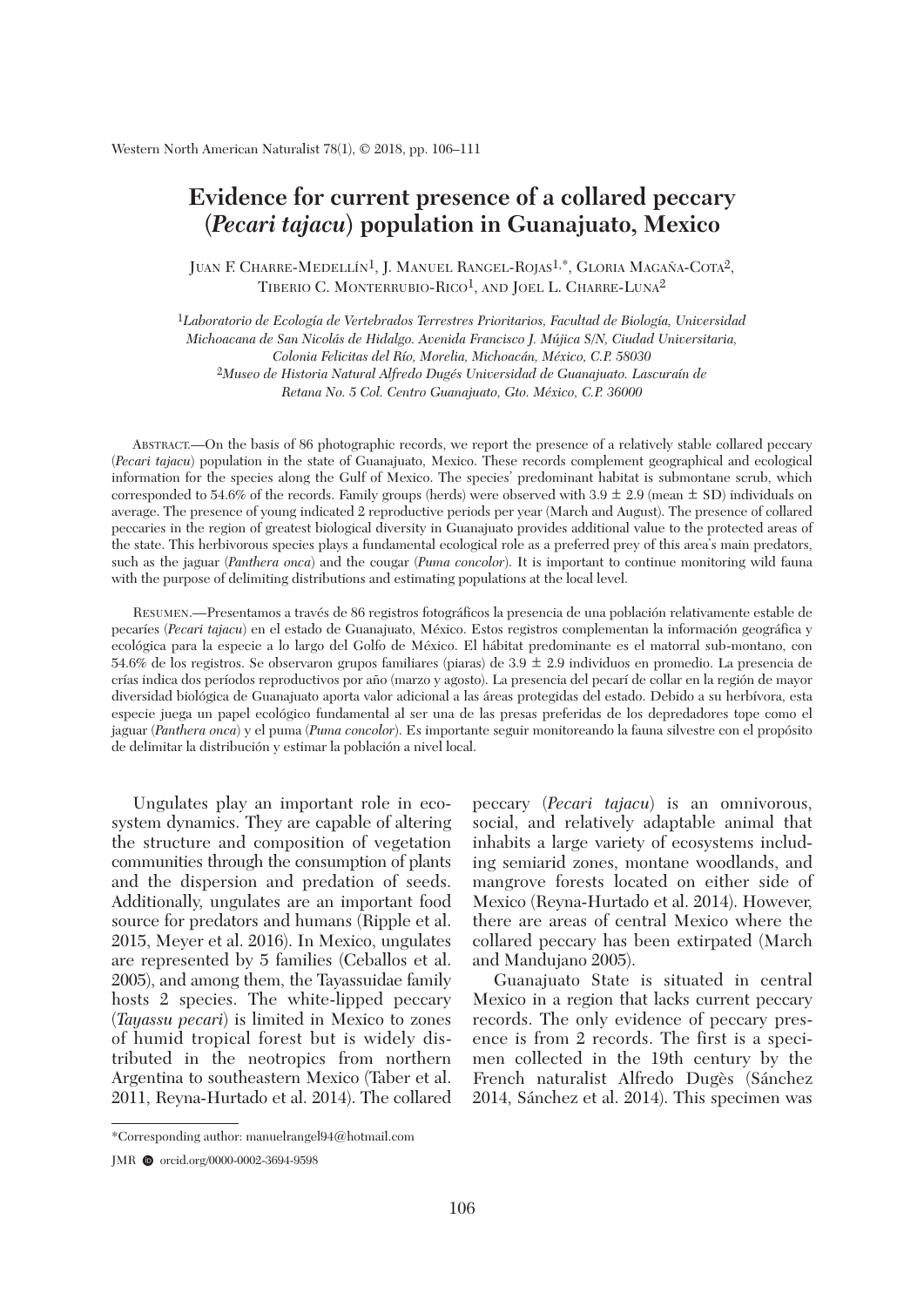

 Fig. 1. Location of collared peccary populations in Guanajuato: 1 = Agua Fría, 2 = El Platanito, 3 = Cañuelas. The gray shaded area represents the distribution of collared peccary (*Pecari tajacu*) in Mexico (Patterson et al. 2007).

collected in the municipality of Cueramaro in the southeastern portion of Guanajuato and constitutes the first record of the collared peccary in the state. It is curated at the Museo de Historia Natural Alfredo Dugès (Alfredo Dugès Museum of Natural History) of the University of Guanajuato (MADUG-MA-8) (Sánchez et al. 2014). The second is a skull collected in 2000 by local hunters from the municipality of Victoria in the northeastern part of Guanajuato and deposited in the Escuela Nacional de Ciencias Biológicas del Instituto Politécnico Nacional (National School of Biological Sciences of the National Polytechnic Institute; ENCB-IPN 43311; Sánchez et al. 2014). Before this study, the 2 records cited above constituted all the information on the occurrence of collared peccary in Guanajuato (Sánchez et al. 2014).

 The Bajío region in southeastern Guanajuato is considered to be within the limits of the potential distribution of the collared peccary in Mexico (Reyna-Hurtado et al. 2014). However, this region has suffered a grave transformation of natural vegetation in the last century, as it is considered a highly important zone for agricultural activities in Mexico. Highway infrastructure construction and on going industrial activities have also flourished (Cuevas and Zorrilla 2012). Currently, the only region of suitable habitat for the collared peccary is the northeastern part of Guanajuato,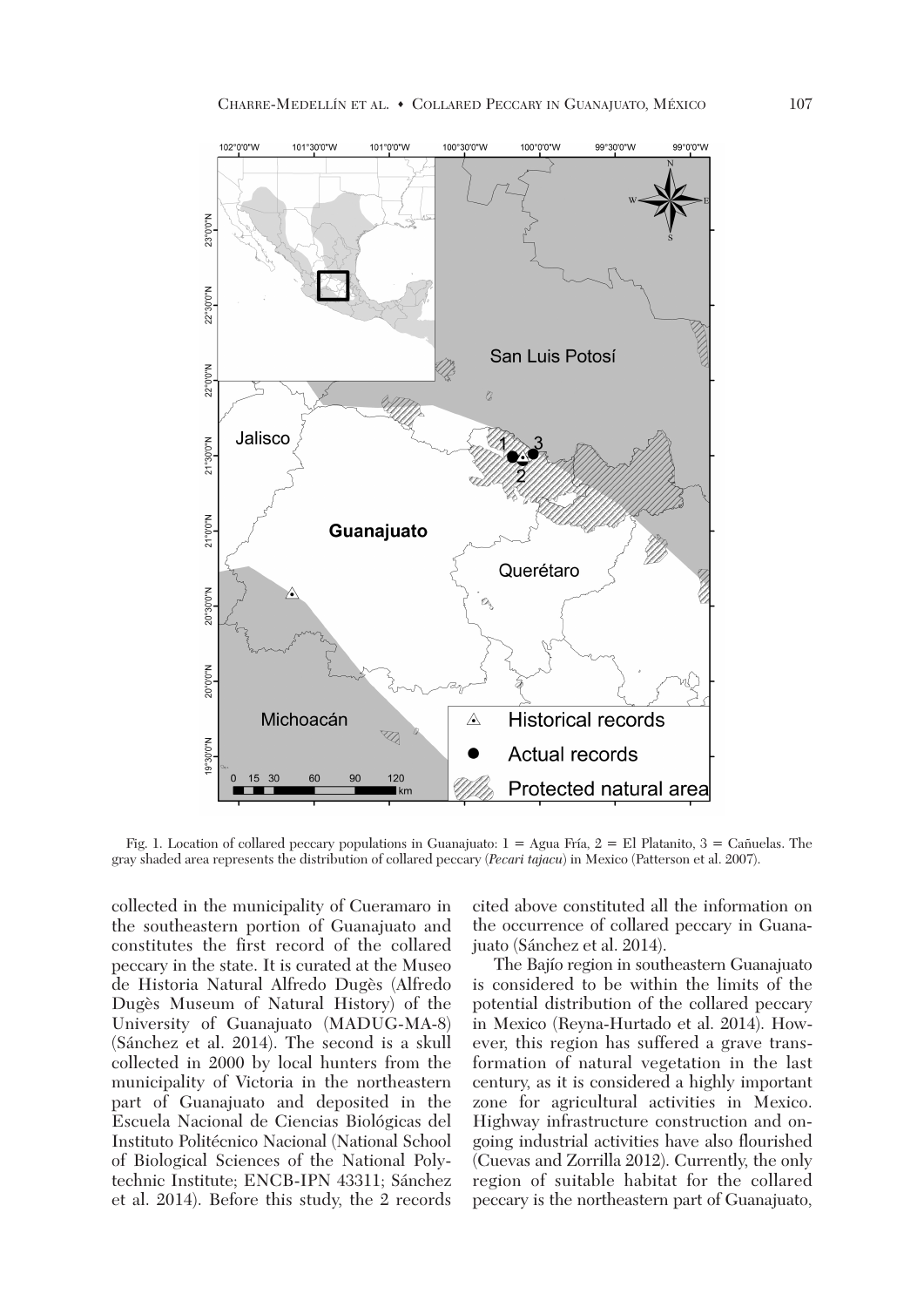

 Fig. 2. A group of 12 collared peccaries (*Pecari tajacu*), including one juvenile (arrow), in El Platanito, Victoria, Guanajuato, Mexico.

in the Reserva de la Biosfera Sierra Gorda Guanajuato (RBSGG = Biosphere Reserve of the Sierra Gorda Guanajuato). This reserve has a surface area of 236,882 ha and is the largest protected area with the highest level of biodiversity conservation in the state, as it has been the least impacted by human activities (Cuevas-Carillo and Zorrilla 2012). The reserve has several types of vegetation, with small areas of dry tropical forest, xerophytic scrub, and pine-oak forest, but the predominant habitat is submontane scrub (Zamudio 2012).

 From 2007 to 2013, studies focused on understanding the diversity of medium and large mammals in the RBSGG using camera traps. However, none of these traps recorded a collared peccary (Iglesias et al. 2008, Cecaira-Ricoy at al. 2012, Iglesias-Hernández et al. 2012, Charre-Medellín et al. 2016). According to potential distribution models and recent records, we suggest that this region may constitute the distribution limit of the species in the central portion of the Gulf of Mexico (Reyna-Hurtado et al. 2014).

 With the objective of documenting the wild fauna in the RBSGG, we placed 15 camera traps (LTL Acorn Outdoors, Green Bay, WI, USA; Wildview and Stealth Cam, LLC, Grand Prairie, TX, USA) between July 2014 and July 2016 in 3 locations: Agua Fría, El Platanito (Victoria) and Cañuelas (Xichu) (Fig. 1). These locations are between 1200 and 1700 m above sea level in an area dominated by submontane scrub and oak woodland (Zamudio 2012). The cameras were located along paths, gullies, and the banks of water bodies. They were placed 50 cm above ground level and more than 500 m from the nearest neighboring camera to maximize the likelihood of capture. Seventy percent of cameras were located in submontane scrub and 30% in oak woodland. The cameras were programmed to take 3 photos per event, taking into account that an independent record is one that has the largest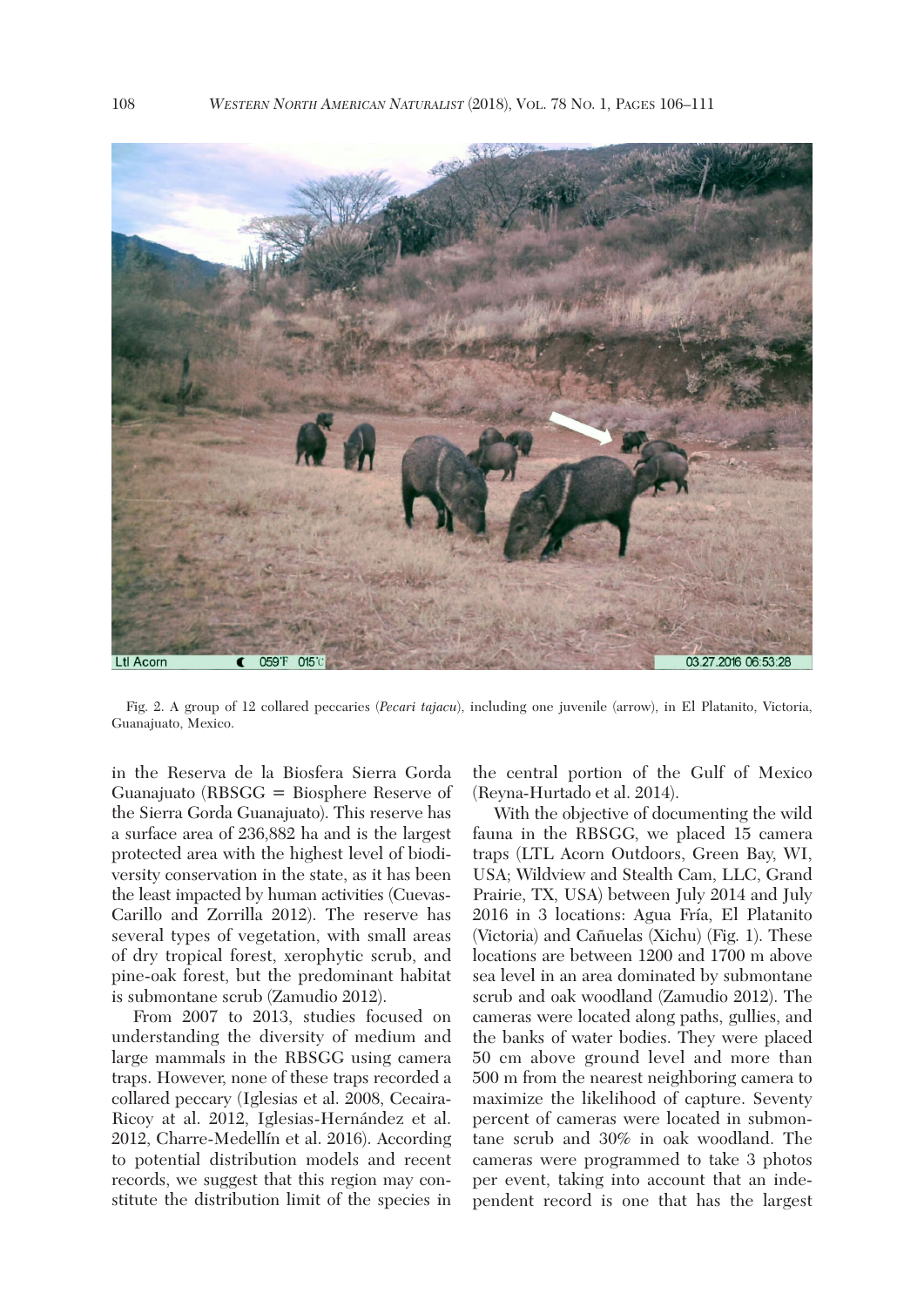number of individuals in a photograph during a cycle of 24 h in each location (Botello et al. 2008). We divided the activity periods into the following categories: daytime (08:00 to 18:00), nighttime (20:00 to 06:00), and twilight (dawn and dusk; 06:00 to 08:00 and 18:00 to 20:00, respectively).

 With a total sampling of 2785 camera-days (Agua Fría = 720, El Platanito = 1440, Cañuelas  $= 625$ , we obtained 86 independent collared peccary events (Agua Fría = 11, El Platanito  $= 72$ , Cañuelas  $= 3$ ). We counted 13 individuals in the photograph with the largest herd (Fig. 2), although the average was  $3.9 \pm 2.9$ (mean  $\pm$  SD) individuals per event. The presence of collared peccaries in the region was regularly documented after the first photographic record in October 2014. In Cañuelas and El Platanito, young were observed twice per year (March and August) in 2015 and 2016. With regard to the habitat, 54.6% of the records were obtained in submontane scrub and 45.4% in oak woodland. We observed that the activity distribution of the peccaries was 43.5% diurnal, 37.5% nocturnal, and only 19% crepuscular (twilight), with a peak of activity between 08:00 and 10:00 comprising 30% of the photographic events.

 This population of collared peccaries in Guanajuato is likely to be in the process of dispersion, because studies conducted prior to 2014 in the same region did not record the species despite a large sampling effort (Iglesias et al. 2008, Cecaira- Ricoy at al. 2012, Iglesias-Hernández et al. 2012, Charre-Medellín et al. 2016), and the inhabitants of this region confirmed the species' absence.

 Due to the large distance between the 3 locations where the collared peccary herds were observed (>7 km), and considering the short time lapse of most record intervals between locations  $\langle 24 \text{ h} \rangle$ , we assume that the records correspond to independent herds. In addition, peccaries normally restrict their movements to areas of about 5 km2 in arid and tropical environments (Taber et al. 2011, Reyna-Hurtado et al. 2014). The localities nearest to our study region with contemporary presence of collared peccaries are in protected areas of the neighboring states of San Luis Potosí and Querétaro (March and Mandujano 2005). It is important to mention that the inhabitants of Agua Fría and El Platanito ranches considered the species to be dispersing and that the inhabitants of the Cañuelas settlement recognized the species as extremely rare.

 The activity pattern observed in this study is similar to that observed by Briceño-Méndez et al. (2016) in the south of Mexico, where the collared peccary was found to be more active during the day. The average number of individuals observed per herd in this region (3.9 individuals) corresponds to the upper limit of the average observed herd size (1 to 5.3 individuals) in both humid and tropical regions of Mexico (Mandujano 1999, Naranjo 2002, González-Marin et al. 2008, Briceño-Méndez et al. 2016). Despite the year-round breeding pattern documented in the literature (Taber et al. 2011, Reyna-Hurtado et al. 2014), our records for this area indicated that young are present during March and August.

 In tropical zones of Mexico, the diet of peccaries is composed of available fruits throughout the year, roots during the dry season, and soft leaves during the wet season; therefore, the diet is affected by seasonal climatic variation (March and Mandujano 2005, Pérez-Cortez and Reyna-Hurtado 2008). The potential diet of the species in this region and its influence on peccary breeding activity and mobility is still unknown. We suggest that the presence of young peccaries may correspond with periods of peak fruiting of the local cactus species. We assume that breeding activity during the dry season (February–May) may be correlated with pitaya cactus (*Stenocereus queretaroensis*) fruit abundance, while breeding activity during the wet season (July–November) may be correlated with prickly pear cactus (*Opuntia* spp.) fruit abundance (Taber et al. 2011, Zamudio 2012). Evidence supporting this assumption includes the high consumption of *Opuntia* fruit in the dry and arid habitats of Arizona and Texas, where these fruits constitute a key diet component of peccaries (Medeiros-Prado 2013, Hominick 2014). Future research should include the assessment of various key fruiting resources in the region. This information is particularly needed to inform the management plans for the reserve, as no published information is available on the diet components of peccaries in reserve habitats.

 To maintain a viable collared peccary population in the RBSGG for the long term, the species' habitat requirements and herd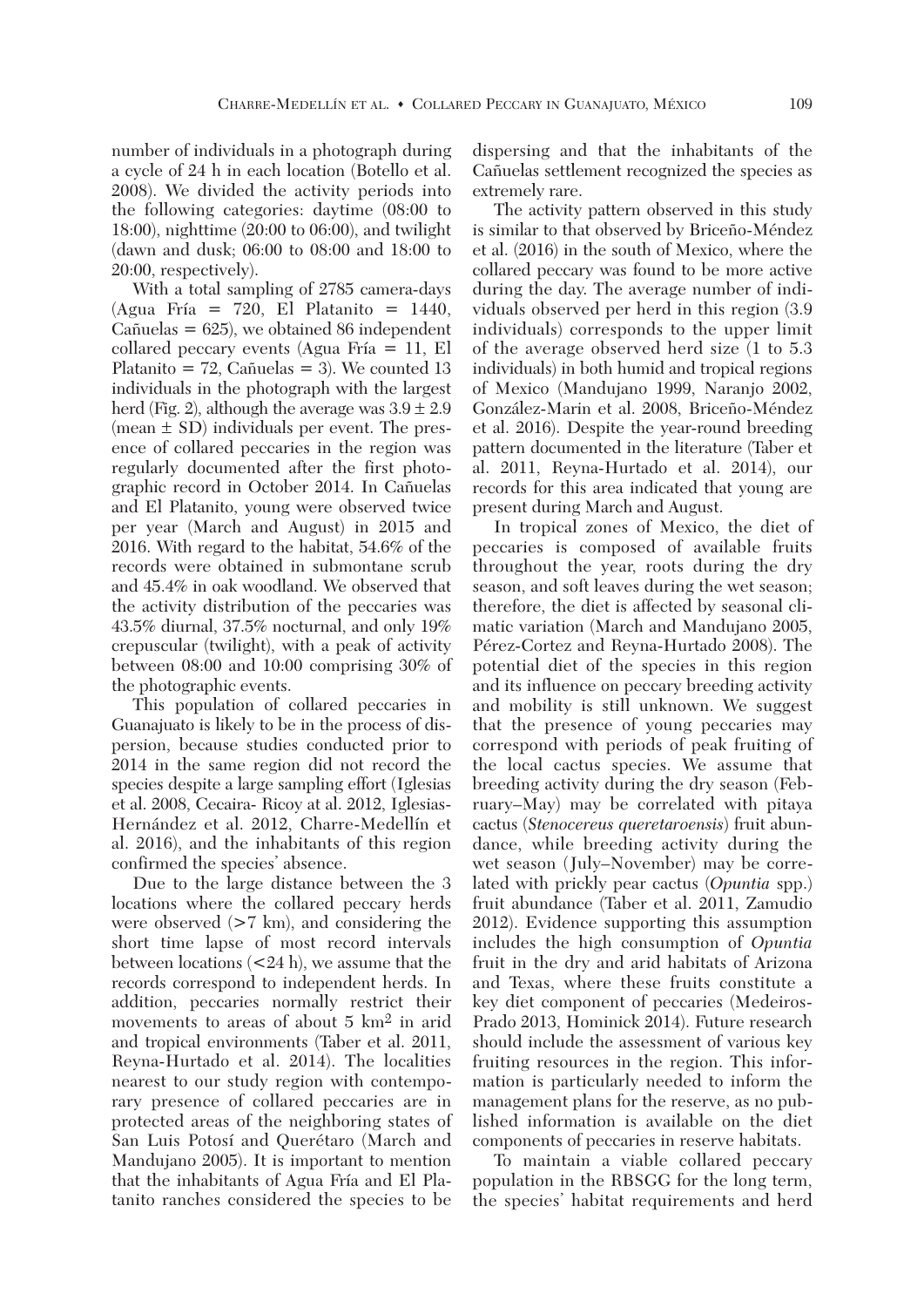territory size need to be understood. Fruiting plants should be planted in degraded areas, and poaching should be eliminated. Determination of peccary carrying capacities for the reserve's different habitats should be a main objective, as peccaries constitute an important diet component of large predators such as jaguars (*Panthera onca*) and mountain lions (*Puma concolor*) (Aranda 2012, Ceballos et al. 2016). Although jaguar presence in the region has not been confirmed, there is a hypothesis that considers the distribution of the jaguar to possibly extend over the Guanajuato region, particularly due to dispersal from neighboring states such as San Luis Potosí and Querétaro (Dueñas-López et al. 2015).

 It is important to outline the distribution range of collared peccaries within the RBSGG and to determine whether the species is maintaining its presence and population growth trends or whether these herds are in the region only temporarily. The possible mobility of these populations between the existing reserves in the region should be studied using satellite telemetry. The species may coexist with the inhabitants of the RBSGG. However, this coexistence will depend on the successful implementation of management programs focused on determining the optimum population size and the feasibility of a solution that benefits human communities.

## ACKNOWLEDGMENTS

 We thank Tito Otero, Jorge Charre Otero, Ramiro Charre Otero, and Roberto Alvarado for the facilities granted to realize the fieldwork. Thanks to the Museo de Historia Natural Alfredo Dugès and the Departamento de Comunicación y Divulgación Científica de la Universidad de Guanajuato, Comisión Nacional de Áreas Naturales Protegidas (CONANP) and the Facultad de Biología de la Universidad Michoacana de San Nicolás de Hidalgo (UMSNH) for financing and providing facilities for the preparation of the manuscript. J.F. Charre-Medellín thanks the Consejo Nacional de Ciencia y Tecnología (Conacyt) for a scholarship award (239248). J.L. Charre-Luna thanks the Comisión Nacional Forestal (Conafor) for support granted through the Programa de Pago por Servicios Ambientales (2010–2014).

## LITERATURE CITED

- ARANDA, J.M. 2012. Manual para el rastreo de mamíferos silvestres de México*.* Comisión Nacional para el Conocimiento y Uso de la Biodiversidad. Distrito Federal, México.
- BRICEÑO-MÉNDEZ, M., E. NARANJO, S. MANDUJANO, M. ALTRICHER, AND R. REYNA-HURTADO 2016. Responses of two sympatric species of peccaries (*Tayassu pecari* and *Pecari tajacu*) to hunting in Calakmul, Mexico. Tropical Conservation Science 9:1–11.
- BOTELLO, F., V. SÁNCHEZ-CORDERO, AND G. GONZÁLEZ. 2008. Diversidad de carnívoros en Santa Catarina Ixtepeji, Oaxaca. Pages 335–341 *in* C. Monterrubio, E. Espinoza, and J. Ortega, editors, Avances en el estudio de los mamíferos en México II. México.
- CEBALLOS, G., J. ARROYO-CABRALES, AND R. MEDELLÍN. 2005. Lista sistematica de las especies. Pages 73–96 *in* G. Ceballos and G. Oliva, editors, Los Mamíferos Silvestres de México. Comisión Nacional para el Conocimiento y Uso de la Biodiversidad y Fondo de Cultura Económica, México.
- CEBALLOS, G., H. ZARZA, C. CHÁVEZ, AND J. GONZÁLEZ-MAYA. 2016. Ecology and consevation of jaguars in Mexico: state of knowledge and future challenges. Pages 273–289 *in* A. Aguirre and R. Sukumar, editors, Tropical conservation: perspectives on local and global priorities. Oxford University Press, Oxford.
- CECAIRA-RICOY, R., J.A. IGLESIAS-HERNÁNDEZ, J.F. CHARRE-MEDELLÍN, R. BOLAÑOS-MARTÍNEZ, G.E. MAGAÑA-COTA, V. SÁNCHEZ-CORDERO, E. KATO-MIRANDA, AND F. BOTELLO. 2012. Registro notable de tres especies de mamíferos en la Reserva de la Biosfera Sierra Gorda de Guanajuato. Pages 280–282 *in* La Biodiversidad en Guanajuato: Estudio de Estado. Volume 2. Comisión Nacional para el Conocimiento y Uso de la Biodiversidad (CONABIO)/Instituto de Ecología del Estado de Guanajuato (IEE), México City and Guanajuato, México.
- CHARRE-MEDELLÍN, J., G. MAGAÑA-COTA, T. MONTERRUBIO-RICO, R. TAFOLLA-MUÑOZ, J. CHARRE-LUNA., AND F. BOTELLO. 2016. Mamíferos medianos y grandes del municipio de Victoria, Reserva de la Biosfera Sierra Gorda Guanajuato, México. Acta Universitaria 26: 49–57.
- CUEVAS, J., AND M. ZORRILLA. 2012. Localización y Superficie. Pages 28–37 *in* La Biodiversidad en Guanajuato: Estudio de Estado. Volume 1. Comisión Nacional para el Conocimiento y Uso de la Biodiversidad (CONABIO)/Instituto de Ecología del Estado de Guanajuato (IEE), México City and Guanajuato, México.
- DUEÑAS-LÓPEZ, G., O. ROSAS-ROSAS, L. CHAPA-VARGAS, L. BENDER, L. TARANGO-ARÁMBULA, J. MARTINEZ-MONTOYA, AND J. ALCÁNTARA-CARBAJAL. 2015. Connectivity among jaguar populations in the Sierra Madre Oriental, Mexico. Therya 6:449–468.
- GONZÁLEZ-MARIN, R., S. GALLINA, S. MANDUJANO, AND M. WEBER. 2008. Densidad y distribución de ungulados silvestres en la Reserva Ecológica El Edén, Quintana Roo, México. Acta Zoológica Mexicana (n.s.) 24:73–93.
- HOMINICK, M. 2014. Seasonal diets of the collared peccary (*Pecari tajacu*) in the llano uplift ecological region of Texas. Master's thesis, Texas State University, San Marcos, TX.